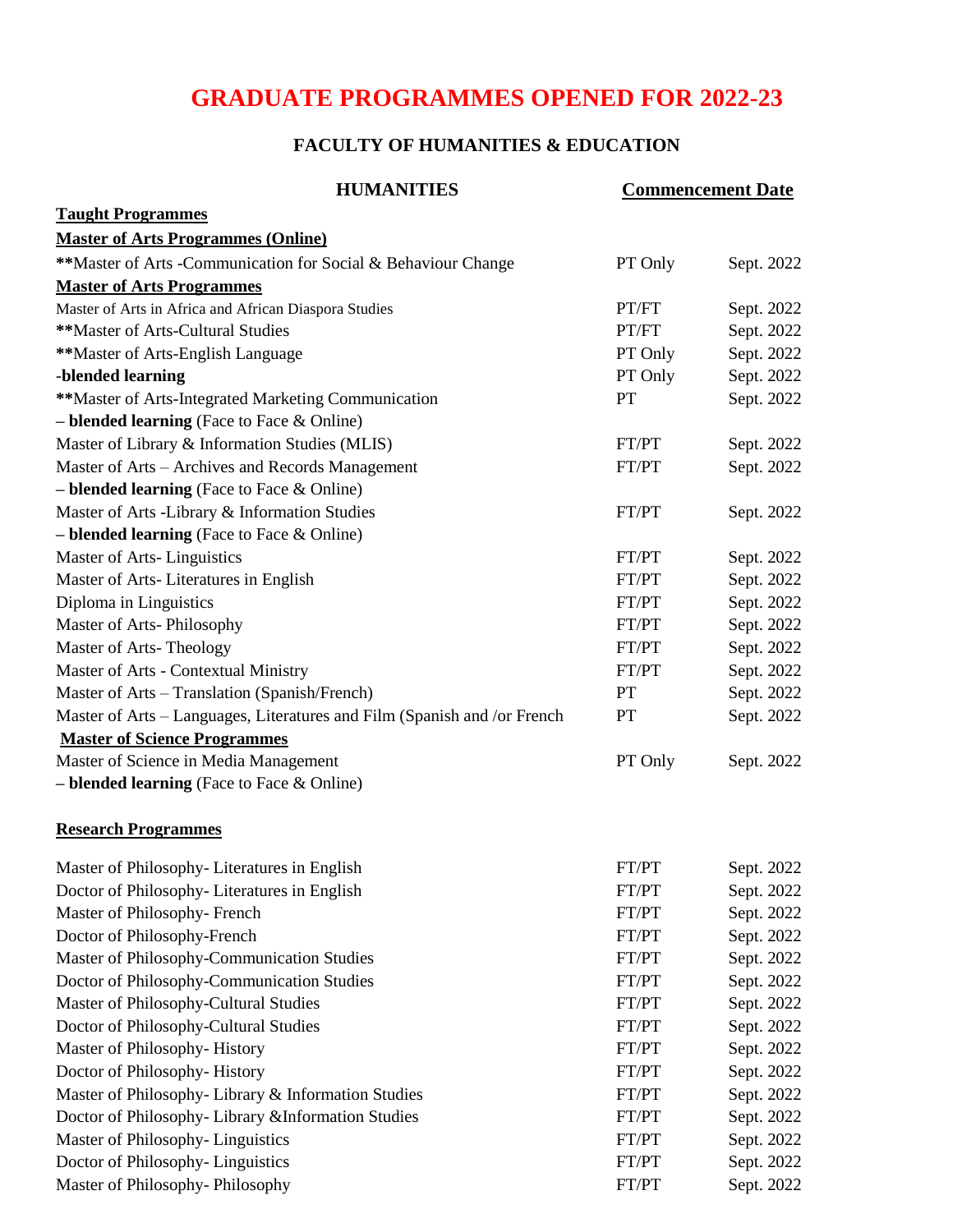| Doctor of Philosophy-Philosophy | FT/PT | Sept. 2022 |
|---------------------------------|-------|------------|
| Master of Philosophy-Spanish    | FT/PT | Sept. 2022 |
| Doctor of Philosophy-Spanish    | FT/PT | Sept. 2022 |
| Master of Philosophy-Theology   | FT/PT | Sept. 2022 |
| Doctor of Philosophy-Theology   | FT/PT | Sept. 2022 |

## *NOTES:*

*FT – Programme is offered on a Full-time basis PT – Programme is offered on a Part-time basis*

*\*\*Full-Fee Paying Programmes*

# **IMPORTANT INFORMATION**

## **MASTER OF ARTS IN LIBRARY & INFORMATION STUDIES & MASTER OF LIBRARY & INFORMATION STUDIES**

The MLIS are for graduates with a first degree in any other discipline and no prior knowledge in Library & Information Studies. The MA-LIS is for graduates with a Bachelor's degree in Library and Information Studies.

## **MASTER OF ARTS in:**

- Language
- Linguistics
- Philosophy

M.A English Language, M.A. Linguistics and Postgraduate Diploma in Linguistics: Applications are open to students with a first degree in Linguistics or any other discipline. The M.A. English Language is particularly suitable for educators, and is offered on a part-time basis only.

M.A Philosophy: Applications are open to students with a first degree in Philosophy or a related discipline.

## **MASTER OF EDUCATION (MEd)**

The School of Education invites applicants with at least an Upper Second Class Honours degree at the Bachelor's level and teacher training for the programme leading to the MEd on a part-time basis. Applicants with a Lower Second Class or pass degree will be considered only in exceptional cases where the candidate's professional experience and performance suggest potential for further intellectual development. Applicants should submit teacher training transcripts along with other relevant documents.

## **MASTER OF ARTS IN TEACHING (MAT)**

The **Master of Arts in Teaching (MAT)** programme is a two-year part-time face to face programme consisting of two parts that prepares participants to teach a specialized area at the secondary level, and to prepare their own students for national, regional and international examinations in the subject area. Seven areas of specialization are offered.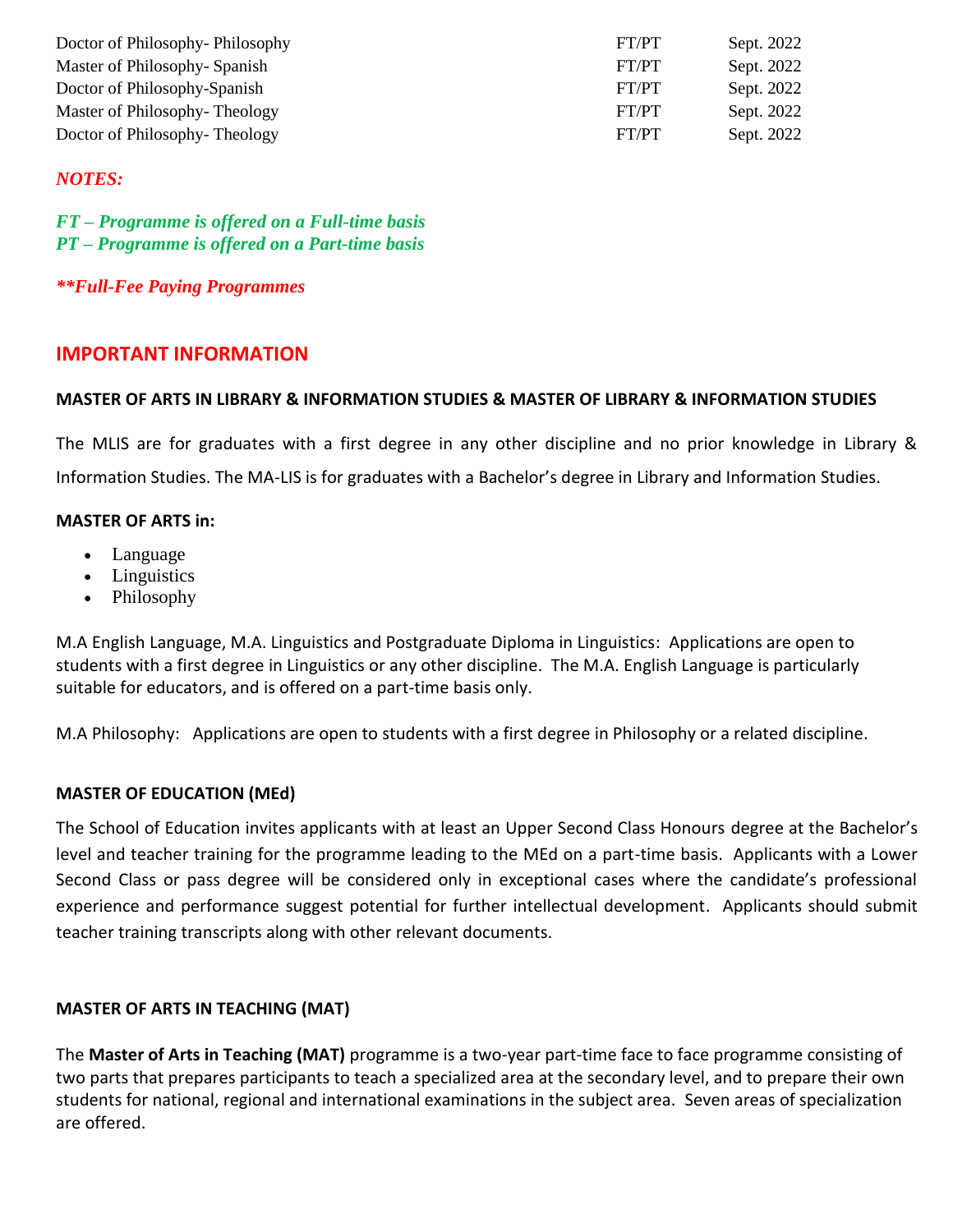To be eligible to pursue the programme, the applicant must hold a Bachelor's degree (at least a Lower Second Class Honours) in any of the seven specialized areas. The applicant should be teaching that specialized area at a secondary or tertiary institution. However, if the applicant is not currently teaching, he/she must be available to attend lectures and complete the required teaching practicum in the specialized area.

Participants may opt to terminate at the end of part-1, and those who are successful are awarded the Postgraduate Diploma in Education in the area of specialization. Those who obtain an average of B+ at the end of part-1 and wish to proceed to part-2 are awarded the MAT degree on successful completion of the programme.

# **MASTERSOF ARTS - LEADERSHIP IN TECHNICAL AND VOCATIONAL EDUCATION AND TRAINING (TVET) AND WORKFORCE DEVELOPMENT (WFD)**

This programme targets a wide range of interested professionals and is particularly suitable for the following groups/individuals:

- Educational leaders in institutions that offer full or partial TVET curricula
- Training managers and coordinators in public and private organizations
- School principals and administrators (at all levels of the school system)
- Field operations and programme officers of Ministries of Education
- Technical and field officers of other Ministries of Government
- Managers and technical staff of National Training Agencies
- Managers/coordinators of skills training programme in NGO's
- Educators/instructors interested in upward mobility in TVET systems.

# **Applicants should have a minimum of five years work experience in a technical or vocational area.**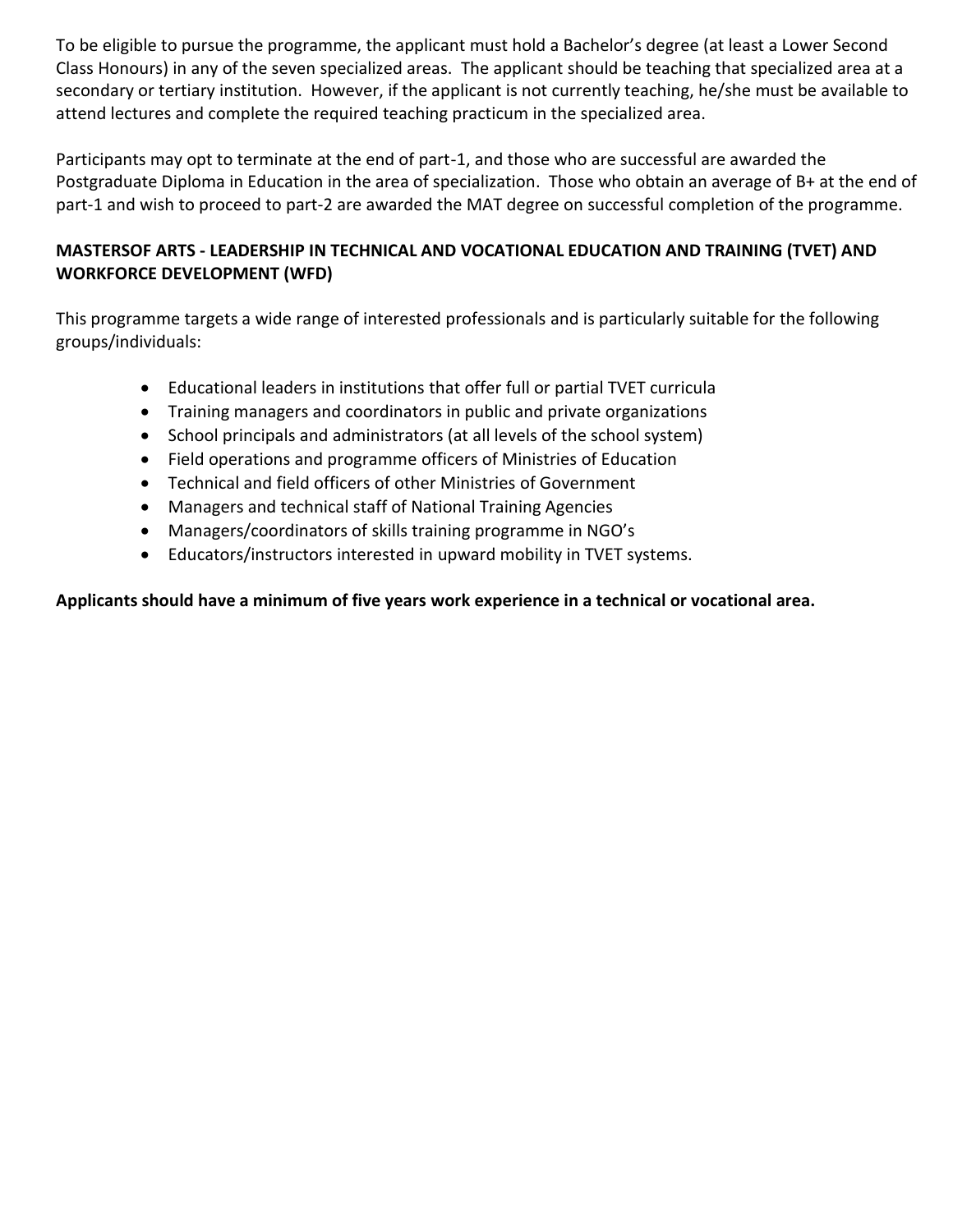# **EDUCATION**

| <b>Taught Programmes</b>                                      |           | <b>Commencement Date</b> |  |
|---------------------------------------------------------------|-----------|--------------------------|--|
| <b>Master of Education Programmes (Face-to-Face)</b>          |           |                          |  |
| Curriculum and Instruction<br>$\bullet$                       | <b>PT</b> | Sept. 2022               |  |
| Educational Leadership and Management**<br>$\bullet$          | <b>PT</b> | Sept. 2022               |  |
| <b>Educational Measurement</b><br>$\bullet$                   | <b>PT</b> | Sept. 2022               |  |
| Educational Planning and Policy **<br>$\bullet$               | <b>PT</b> | Sept. 2022               |  |
| <b>Educational Psychology</b><br>$\bullet$                    | <b>PT</b> | Sept. 2022               |  |
| Language Education<br>$\bullet$                               | <b>PT</b> | Sept. 2022               |  |
| Literacy Studies Education **<br>$\bullet$                    | <b>PT</b> | Sept. 2022               |  |
| <b>Mathematics Education</b><br>$\bullet$                     | <b>PT</b> | Sept. 2022               |  |
| <b>Science Education</b><br>$\bullet$                         | <b>PT</b> | Sept. 2022               |  |
| <b>Master of Arts Programmes (Face-to-Face)</b>               |           |                          |  |
| Leadership in Technical and Vocational<br>$\bullet$           | PT        | Sept. 2022               |  |
| Education and Training (TVET) and                             |           |                          |  |
| Workforce Development (WFD) **                                |           |                          |  |
| Teacher Education and Teacher Development<br>$\bullet$        | <b>PT</b> | Sept. 2022               |  |
| Master of Arts in Teaching Programmes (MAT) (Face-to-Face)    |           |                          |  |
| <b>English Language Education</b><br>$\bullet$                | <b>PT</b> | June, 2022               |  |
| <b>Mathematics Education</b><br>$\bullet$                     | <b>PT</b> | June, 2022               |  |
| <b>Science Education</b><br>$\bullet$                         | <b>PT</b> | June, 2022               |  |
| Social Studies / Geography Education<br>$\bullet$             | <b>PT</b> | June, 2022               |  |
| <b>Research (MPhil/PhD) Programmes (Face-to-Face)</b>         |           |                          |  |
| Literacy Studies**<br>$\bullet$                               | PT/FT     | Sept. 2022               |  |
| Language Education<br>$\bullet$                               | PT/FT     | Sept. 2022               |  |
| Education<br>$\bullet$                                        | PT/FT     | Sept. 2022               |  |
| <b>Teacher Education and Teacher Development</b><br>$\bullet$ | PT/FT     | Sept. 2022               |  |
|                                                               |           |                          |  |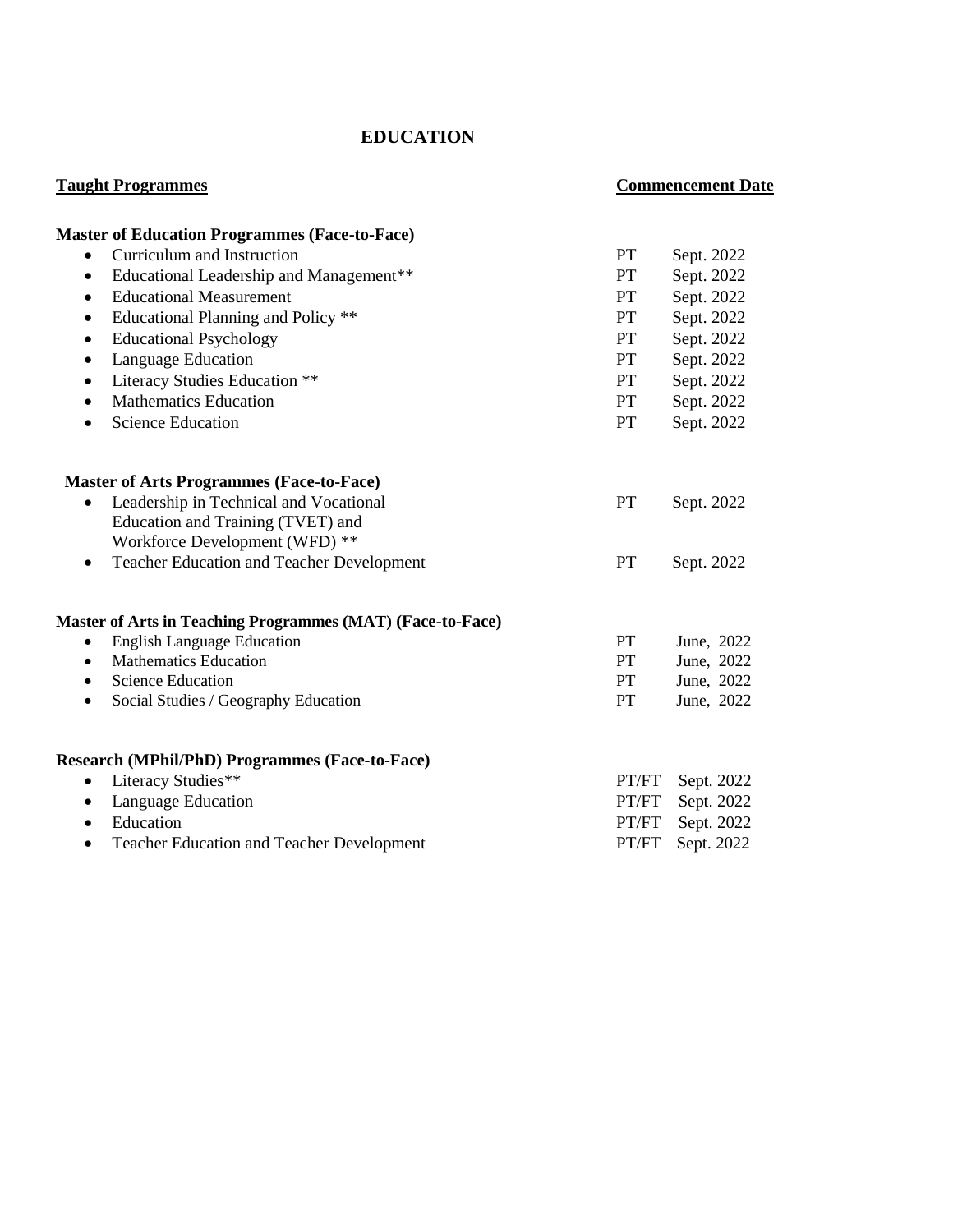# **ONLINE & BLENDED GRADUATE PROGRAMMES OPENED FOR 2022-23**

### **EDUCATION**

#### **Taught Programmes Commencement Date**

## **Master of Education Programmes (Online)**

| Curriculum and Instruction **<br>$\bullet$                       |           | FT/PT Sept. 2022 |
|------------------------------------------------------------------|-----------|------------------|
| <b>Educational Administration</b> **<br>$\bullet$                |           | FT/PT Sept. 2022 |
| Educational Leadership and Management **<br>$\bullet$            |           | FT/PT Sept. 2022 |
| <b>Educational Measurement **</b><br>$\bullet$                   |           | FT/PT Sept. 2022 |
| Educational Planning and Policy **<br>$\bullet$                  |           | FT/PT Sept. 2022 |
| Inclusive and Special Education **<br>$\bullet$                  | PT F      | Sept. 2022       |
| Leadership in Early Childhood Development **<br>$\bullet$        |           | FT/PT Sept. 2022 |
| Teacher Education **<br>$\bullet$                                |           | FT/PT Sept. 2022 |
| <b>Master of Education Programme (Blended Modality via SVUS)</b> |           |                  |
| Early Childhood Education (Pedagogy) **                          | <b>PT</b> | Sept. 2022       |
| <b>Master of Arts Programmes (Online)</b>                        |           |                  |
| Higher Education: Student Personnel Administration **            |           | FT/PT Sept. 2022 |
| Higher Education Management **<br>$\bullet$                      |           | FT/PT Sept. 2022 |
| <b>MAT SVUS (Postgraduate Diploma in Education)</b>              |           |                  |
| • Language Education **                                          | <b>PT</b> | Jan. 2022        |
| Mathematics Education **<br>$\bullet$                            | <b>PT</b> | Jan. 2022        |
| Information Technology **<br>$\bullet$                           | <b>PT</b> | Jan. 2022        |
| Science Education **<br>$\bullet$                                | <b>PT</b> | Jan. 2022        |
| History Education **<br>$\bullet$                                | <b>PT</b> | Jan. 2022        |
| Modern Foreign Languages Education**<br>$\bullet$                | PT        | Jan. 2022        |
| Social Studies/Geography Education **<br>$\bullet$               | <b>PT</b> | Jan. 2022        |
|                                                                  |           |                  |

## *NOTES:*

# *FT – Programme is offered on a Full-time basis PT – Programme is offered on a Part-time basis*

*\*\*Full-Fee Paying Programmes*